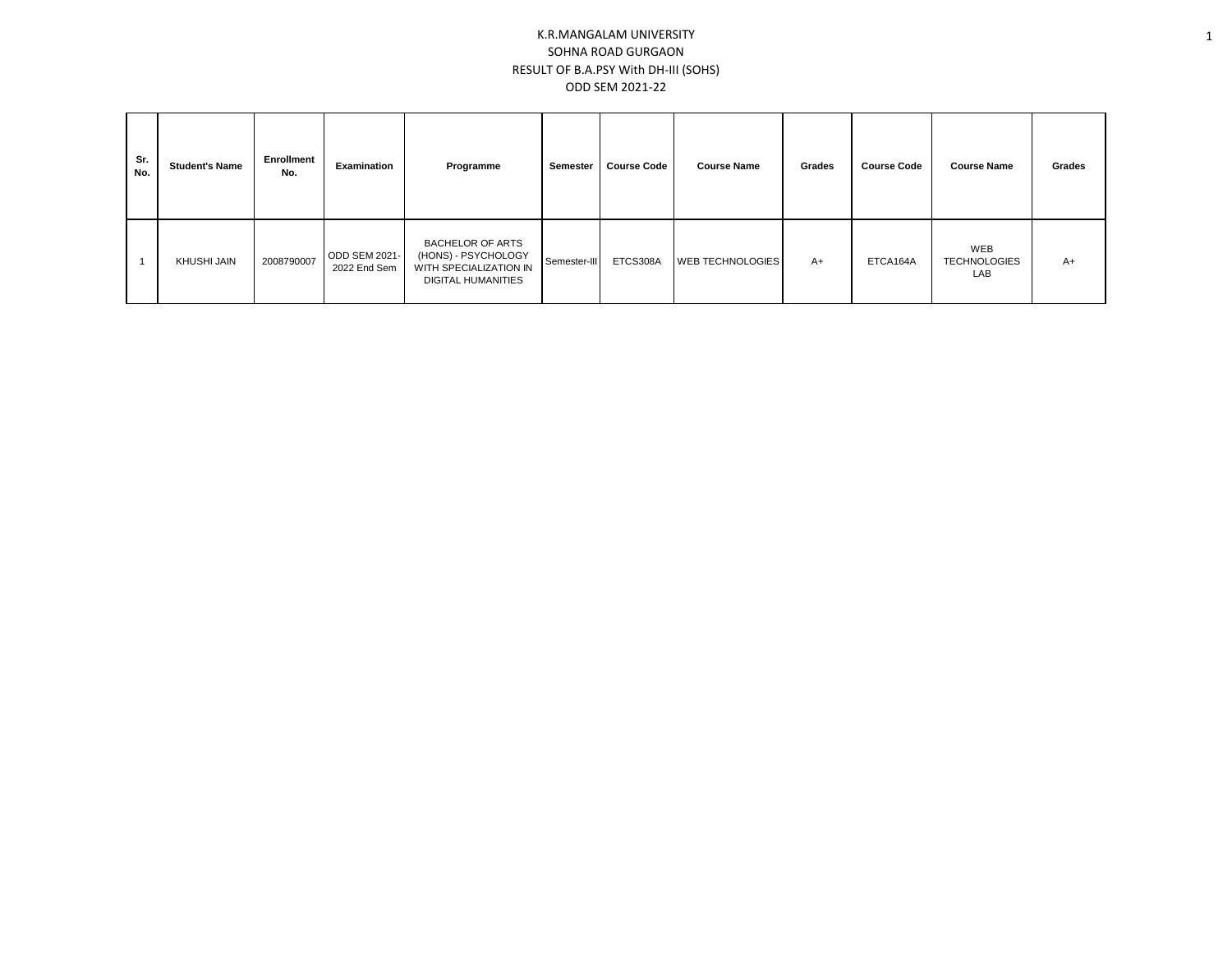## K.R.MANGALAM UNIVERSITY SOHNA ROAD GURGAON RESULT OF B.A.PSY With DH-III (SOHS) ODD SEM 2021-22

| Sr.<br>No. | <b>Student's Name</b> | <b>Enrollment</b><br>No. | Examination                   | Programme                                                                                      | Semester     | <b>Course Code</b> | <b>Course Name</b>                    | Grades | <b>Course Code</b> | <b>Course Name</b>                                     |   | Grades   Course Code | <b>Course Name</b>            | Grades |
|------------|-----------------------|--------------------------|-------------------------------|------------------------------------------------------------------------------------------------|--------------|--------------------|---------------------------------------|--------|--------------------|--------------------------------------------------------|---|----------------------|-------------------------------|--------|
|            | KHUSHI JAIN           | 2008790007               | ODD SEM 2021-<br>2022 End Sem | <b>BACHELOR OF ARTS</b><br>(HONS) - PSYCHOLOGY<br>WITH SPECIALIZATION IN<br>DIGITAL HUMANITIES | Semester-III | SHPS233A           | <b>INTRODUCTION TO</b><br>PERSONALITY | O      | SHPS123A           | <b>INTRODUCTION TO</b><br>PERSONALITY<br>PRACTICUM/LAB | C | SHPS231A             | ABNORMAL<br><b>PSYCHOLOGY</b> | A+     |